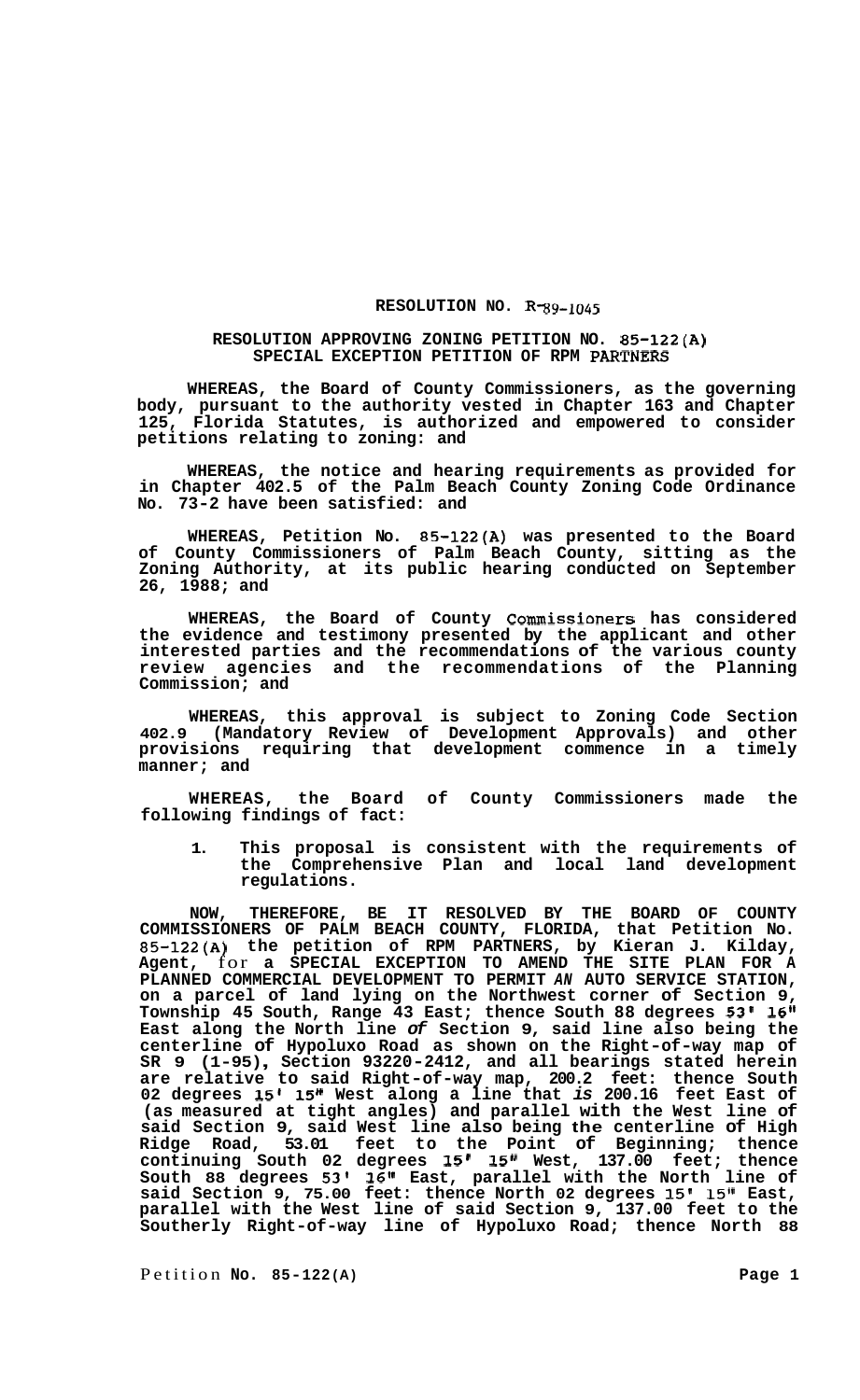**degrees 53' 16'' West along said Southerly Right-of-way line, 75.00 feet to the Point of Beginning.** 

**Together with the following described parcel:** 

**Commencing at the Northwest corner of Section 9, Township 45 South, Range 43 East; thence South** *88* **degrees 53' 16" East along the North line of Section 9, said line also being the centerline of Hypoluxo Road as shown on the Right-of-way map of SR 9 (1-95)** , **Section 93220-2412, and all bearings stated herein are relative to said Right-of-way map, 275.2 feet: thence South 02 degrees 15' 15" West along a line that is 275.15 feet East of (as measured at right angles) and parallel with the West line of said Section 9, said West line also being the centerline of High Ridge Road, 53.01 feet to the Point of Beginning: thence continuing South 02 degrees 15' 15" West, 137.00 feet: thence South 88 degrees 53' 16'' East, parallel with the North line of said Section 9, 75.00 feet: thence North 02 degrees 15' 15" East, parallel with the West line of said Section 9, 134.95 feet to the Southerly Rightof-Way line of Hypoluxo Road: thence North 81 degrees 51' 25'' West along said Right-of-way line, 16.75 feet to a point on the Southerly Right-of-way line of Hypoluxo Road, said line being 53.00 feet South of (as measured at right angles) and parallel with the North line of said Section 9; thence North 88 degrees 53' 16" West continuing along said Right-of-way line, 58.33 feet to the Point of Beginning.** 

**Portions of above described parcels also being described in deeds recorded in the Official Records Book, No. 836, Page 610, and Official Records Book No. 979, Page 298, being located on the south side of Hypoluxo Road, approximately 150 feet east of High Ridge Road, in a CG-General Commercial Zoning District, was approved as advertised, subject to the following conditions:** 

- **1. Petitioner shall comply with all previous conditions of approval unless expressly modified herein.**
- **2. Prior to certification, the site plan shall be amended to indicate the following:** 
	- **a. Individual gasoline drive-up units within each island. Required five (5) car stacking distance for all drive-up units. The stacking distances shall be characteristic of how traffic would ordinarily access each drive up unit.**
	- **b. Graphic depiction of the transfer of all interior landscape square footage to the perimeter.**
	- **c. Native canopy trees a minimum** *of* **ten (10) to twelve (12) feet high, spaced an equivalent distance of thirty (30) feet on center.**
- **3. The site shall be redesigned to allow elimination of the car wash. The intensity of this use shall be reduced to accommodate the required stacking distances for each gasoline pump island and circulation, Section 500.17 .L (Stacking) and an upgrade in landscaping to**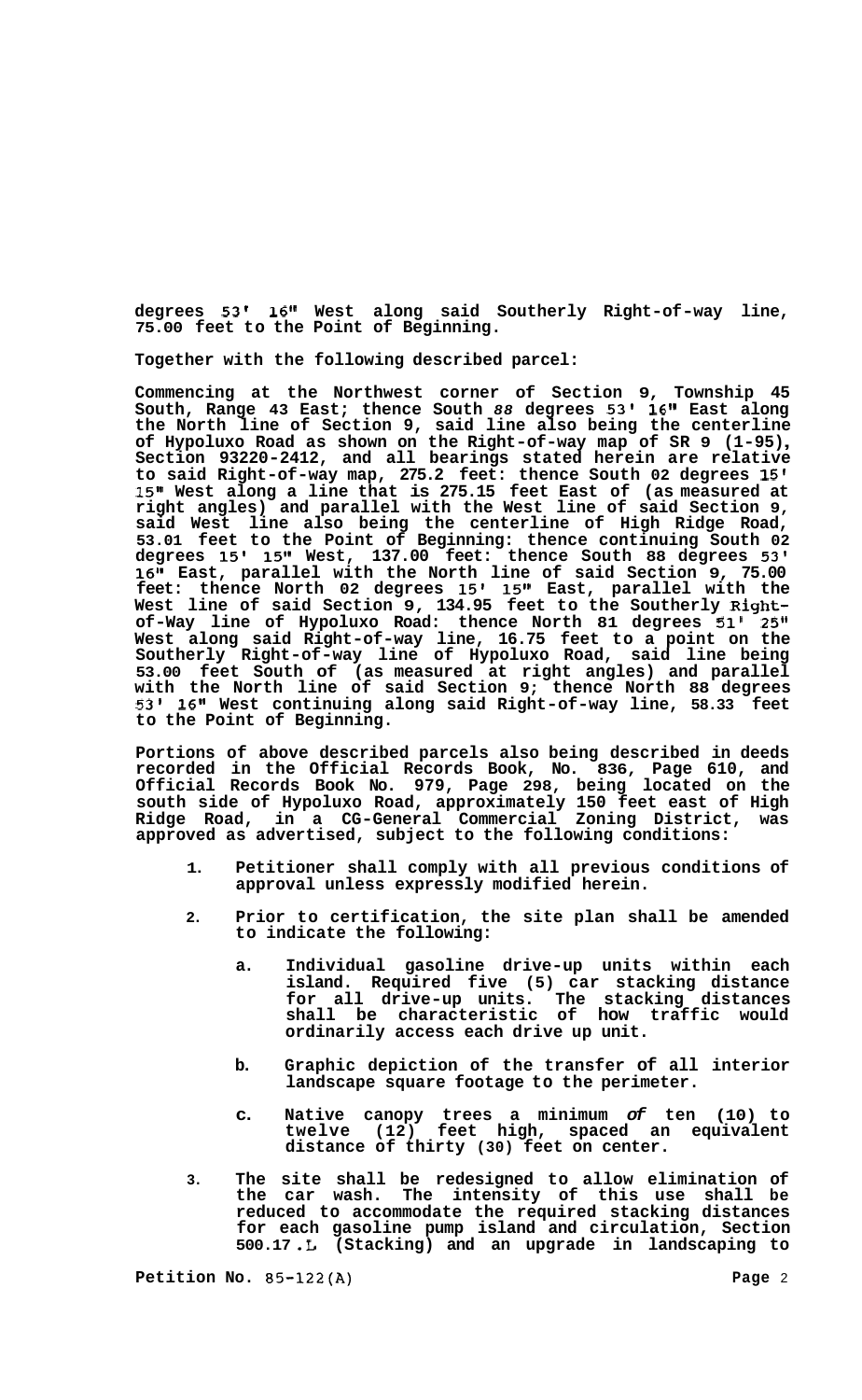meet code requirements of Section **500.35** (Landscape Code) .

- **4.**  The stacking lanes shall be designed **so** as not to interfere with the backup distances **of** required parking stalls or other traffic utilizing the site.
- **5.**  Use of the site shall be limited to gasoline sales with an associated *820* square foot convenience store supporting a maximum of four **(4)** gasoline pump island dispensers.
- *6.*  There shall be no outdoor storage of vehicles or disassembled vehicle parts on site.
- *7.*  Vehicle parking shall be limited to the parking spaces designated on the approved site plan. **No** parking of vehicles is to be permitted in landscape areas, rightsof-way, or interior drives.
- *8.*  Outdoor lighting used to illuminate the premises shall be low intensity and directed away from adjacent properties and streets, shining only on the subject site.
- **9. No** off-premise signs shall be permitted on site.
- **10.**  The application and engineering plans, calculations, etc. to construct well and/or septic tank must be submitted to the Health Department prior to site plan approval (or prior to issuance of Building Permit for straight rezoning).
- **11.**  Water service **is** available to the property. Therefore, no well shall be permitted on the site to provide potable water.
- **12.**  Car wash facility shall have a water recycling system. There shall be no connection **of** this system to the septic tank.
- **13.**  Detailed engineering plans and drawings **of** water recycling system for the car wash facility shall be submitted to the Health Department prior to site plan approval.
- **14.**  The developer shall provide discharge control and treatment for the stormwater runoff **in** accordance with all applicable agency requirements in effect at the time **of** the permit application. However, **at** a minimum, this development shall 'retain onsite the stormwater runoff generated **by** a three **(3)** year-one **(1)** hour storm with a total rainfall of **3** inches as required **by** the Permit Section, Land Development Division. In the event that the subject site abuts **a** Department **of**  Transportation maintained roadway, concurrent approval from the Florida Department of Transportation will also **be** required. The drainage system **shall** be maintained

 $\ddot{\phantom{0}}$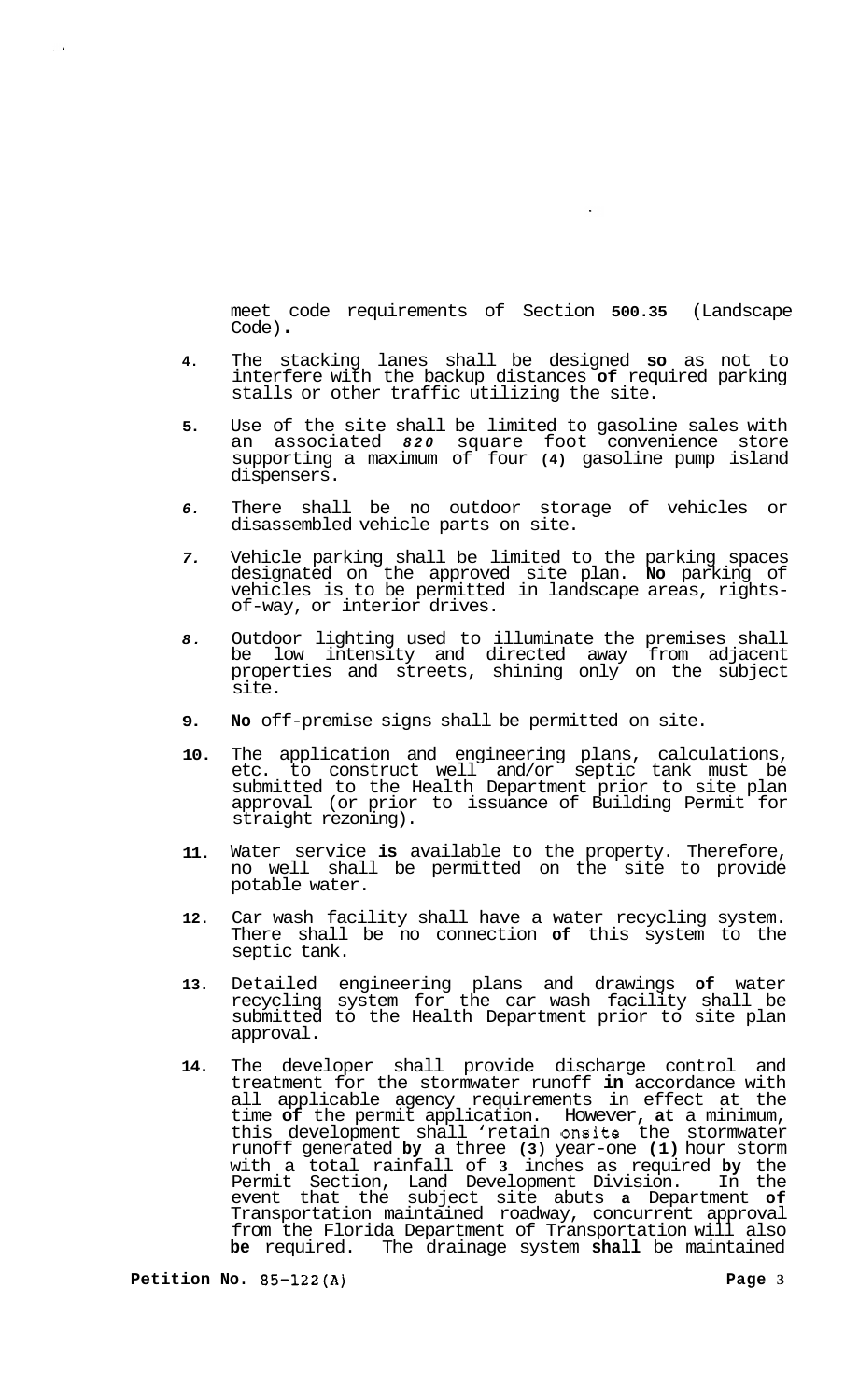**in an acceptable condition as approved by the County Engineer. In the event that the drainage system is not adequately maintained as determined by the County Engineer, this matter will be referred to the Code Enforcement Board for enforcement.** 

- **15. The developer shall design the drainage systenl such that storm water runoff from the parking areas and paved surfaced area shall be separate from those areas**  which may contain hazardous or undesirable waste from **the proposed site.**
- **16. Within 90 days of approval of this project, the property owner shall convey to Palm Beach County by road right-of-way warranty deed for Hypoluxo ROiid, 54 feet from centerline free of all encumbrances and encroachments. Petitioner shall provide Palm Beach County with sufficient documentation acceptable** 'co **the Right of Way Acquisition Section to ensure that the property is free of all encumbrances and encroachments. Right-of-way conveyances shall also include "Safe Sight**  Corners" where appropriate at intersections as **determined by the County Engineer.**
- **17. The property owner shall pay a Fair Share Fee in the amount and manner required by the "Fair Share Contribution for Road Improvements Ordinance" as it presently exists or as it may from time to time be amended. The Fair Share Fee for this project presently is \$23,736.00.**
- **18. In order to comply with the mandatory traffic performance standards the property owner shall be restricted to the following phasing schedule:** 
	- **a) No building permits shall be issued until construction for Hypoluxo Road has begun as a minimum 4 lane section from 1-95 to Ccngress Avenue.**
- 19. The maximum height of on premise signage shall be **twenty-five (25) feet.**
- **20. The petitioner agrees to contribute its pro-rata share of the cost of sewer line construction to the site at the time a line is constructed to serve at-jacent properties.**
- **21. The underground storage tanks shall be subject to monitoring wells to assure drinking water quality on adjacent properties. These monitoring wells shall be approved by the Health Department. Copies clf the monitoring well plan shall be provided to adjacent**  property owners for comment prior to approval by the **Health Department.**
- **22. Failure to comply with the conditions herein may result in the denial or revocation of a building permit; the**